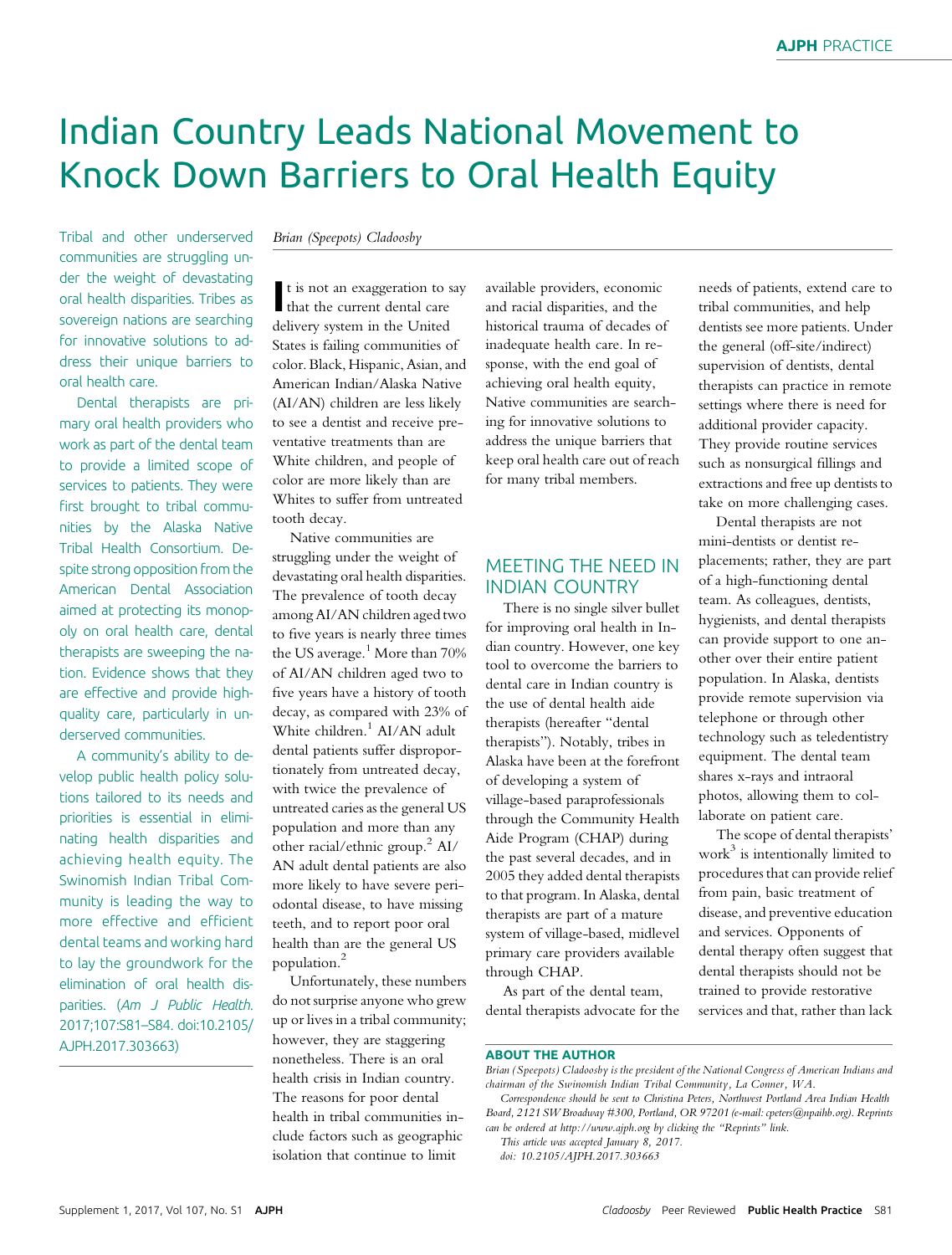of services, lack of education is the real problem. However, the ability of dental therapists to address pain, infection, and damage to teeth (fillings and extractions) is very important for patients who have experienced a lack of access to dental care. Relationships between providers and patients are very important with respect to long-term behavior change. If providers cannot address the immediate needs of patients, they will not be in a strong position to successfully connect with them and build a trusting relationship. Preventive programs must engage patients to effectively support long-term behavior changes. Prevention alone will not address existing treatment needs. Therefore, dental therapists focus on prevention of oral diseases, alleviation of pain, infection relief, and basic restorative services.

Tribal communities have long struggled to retain providers, most of whom are not native. Only 0.1% of dentists are American Indian/Alaska Native in origin.<sup>4</sup> People should not consider it a privilege to see a provider who looks like them and understands their language, culture, history, and community; this should be the norm. In Alaska, 78% of dental therapists practice in their village or region of origin,<sup>5</sup> and 87% are American Indian/Alaska Native in origin.<sup>6</sup> The retention rate for dental therapists in Alaska is 81% over 11 years.<sup>5</sup> Currently, approximately 35 dental therapists serve roughly 45 000 people in 81 tribal communities in rural Alaska. In addition to expanding preventive care options among the populations most in need, dental therapists are very cost-effective.<sup>7</sup>

Long-term improvement requires more than simply tweaking the existing broken system. Improving care and

access is not only about bringing more providers to Indian country or other underserved communities; rather, it includes fixing the current training system for health professionals, as the Alaska Native Tribal Health Consortium (ANTHC) has been doing through the CHAP program.We can and should "grow our own" providers and create an education system that breaks down barriers to training health professionals from tribal and other underrepresented communities.

Dental therapists in Alaska build community health care delivery capacities and create jobs by training community members to become dental therapists. ANTHC, in partnership with Ilisagvik College, administers the two-year training program for dental health aide therapists. Tribal members are selected by their communities, usually through the dental program or some other competitive process, to receive training. Students spend their first year in Anchorage completing the didactic portion of their education. Students are in class for 40 weeks each year from 8 AM to 5 PM. The second year is the clinical year and takes place in Bethel. Students spend part of their day in class and the rest of their day seeing patients under the supervision of teaching dentists. At the end of the training program, they receive an associate of applied science degree in dental therapy.

Dental therapists have a proven record of success in Alaska Native communities.<sup>8</sup> Communities that once had high school graduates with full sets of dentures now have cavity-free clubs in their schools.<sup>9</sup> Elders who were afraid of the dentist now have a familiar and trusted face in the dental office to help them conquer that fear.

At the request of legislators, the Washington Department of Health conducted a health impact review of statewide dental therapy legislation.<sup>10</sup> Such reviews can inform and enhance equitable, health-aware decision-making, and they are used to evaluate a policy and its potential impact on the health of a population and help identify the health and equity effects of proposed legislation. According to the review's results, passing legislation to authorize dental therapists statewide has the "potential to improve oral health and overall health outcomes, particularly for low-income and communities of color as well as individuals with medical disabilities or chronic conditions. These communities are disproportionately impacted by negative oral and other health impacts; therefore improving health outcomes for these populations would likely decrease health disparities."<sup>10</sup>

Dental therapists are also working to improve access to care among underserved communities in Minnesota. Given their success rate, dental therapists should be available throughout the United States to address the oral health needs of their communities. As primary oral health care providers, they can be successful in any population, not only tribal communities. However, a significant legal barrier has prevented their expansion, specifically amendments of legislation intended to expand and improve access to health care for Native communities and all persons in the United States. The Indian Health Care Improvement Act (IHCIA; Pub L No. 94-437) was passed in 1976 to address the health status of the AI/AN population in the United States. In 2010, the IHCIA was permanently reauthorized as part of the Affordable Care Act

(Pub L No.111-148). During that permanent reauthorization, the American Dental Association (ADA) successfully lobbied for the addition of language to the IHCIA intended to slow the expansion of dental therapists in tribal communities.

## LEGAL BARRIERS TO EXPANDED DENTAL **TEAMS**

The ADA is effectively protective of its market. Similar to the American Medical Association, it has unparalleled control over its own professional licensure, structure, and regulation in the delivery of health care. Unlike medicine, however, in which a variety of midlevel and allied health professionals work with physicians, there is only a small cadre of providers of oral health services. The ADA has used this control over licensure and regulation to stifle competition in the industry. $11$ 

In 2005, the first dental therapists in Alaska were certified by the CHAP board. In February of that year, the Alaska Board of Dental Examiners asked the Alaska Department of Law to take action against dental therapists practicing dentistry without a license.

Tribes assovereign nations have a government-to-government relationship with the United States, and states do not have jurisdiction over tribes except as delegated by Congress or determined by federal courts.<sup>12</sup> In September 2005, the Alaska assistant attorney general wrote an opinion in favor of dental therapists citing federal preemption<sup>13</sup>; according to the opinion, "the Alaska state dental licensure laws stand as an obstacle to Congress' objective to provide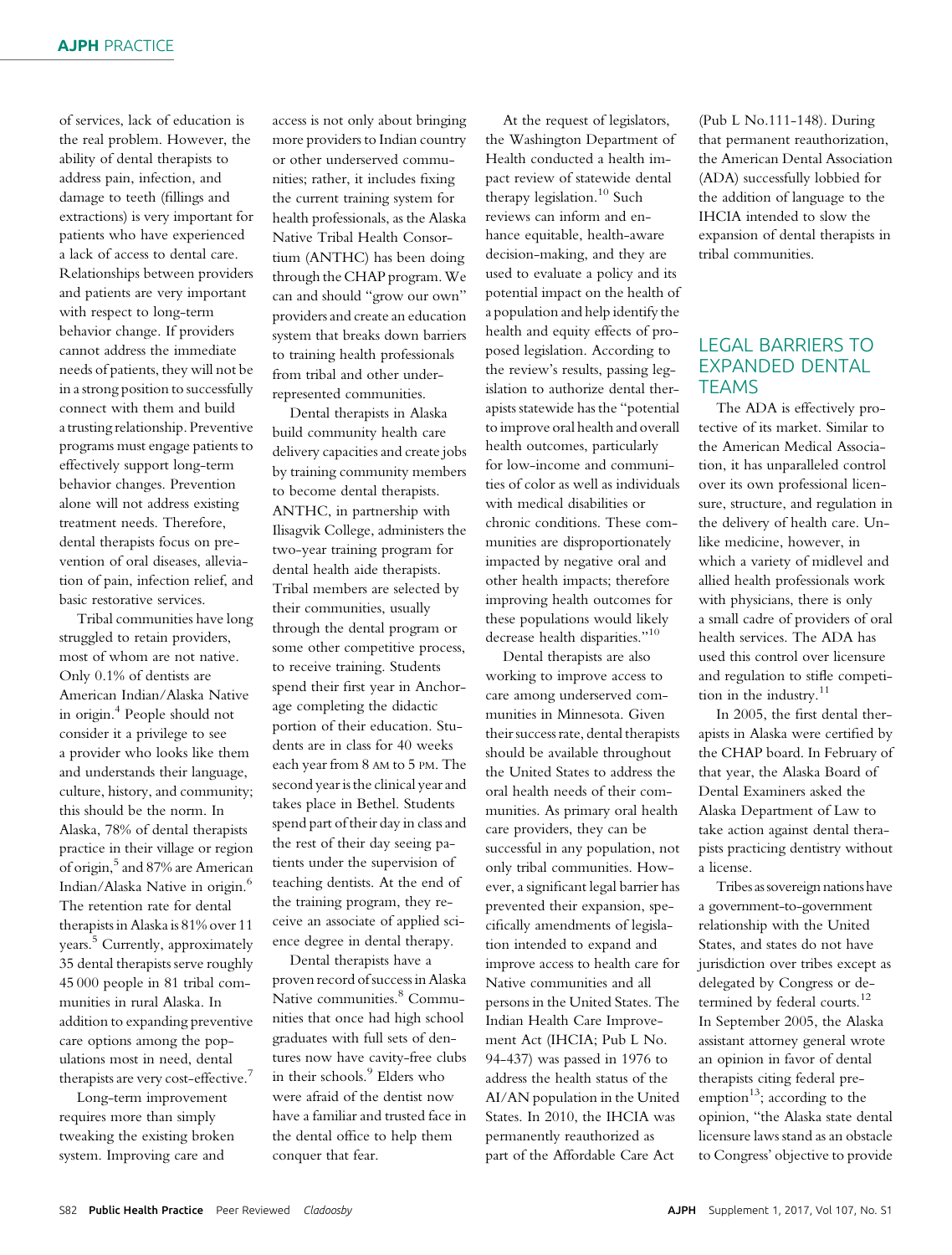dental treatment to Alaska Natives by using non-dentist, nonhygienist paraprofessionals."<sup>14</sup>

Nonetheless, in January 2006, the Alaska Dental Society and the ADA filed a lawsuit against ANTHC, the state of Alaska, and eight dental therapists.<sup>15</sup> Organized dentistry lacks an understanding of barriers to dental care. While the lawsuit was pending, the president of the Alaska Dental Society stated on a listserv for dentists that Alaska Native oral health disparities were attributable to a lack of personal responsibility and that "[a]ny culture that allows such disease will soon disappear and rightfully so."<sup>16</sup> Unfortunately, racist and uninformed viewpoints can often enter policy discussions and create and perpetuate barriers to access.

In June 2007 the Alaska Superior Court ruled, in a comprehensive and strongly worded 21-page opinion, that the Alaska Dental Practice Act conflicted with federal law and obstructed the execution of the federally implemented CHAP. In addition, according to the opinion, "[C]ongress expressed purpose to create an independent statutory framework as a way to provide health care to Alaska Natives that would be wholly defeated if the court were to allow a system, which has failed to serve the dental health care needs of Alaska natives, to oversee and regulate the dental health aide therapists."<sup>15</sup> There was no appeal.

When the IHCIA was being permanently reauthorized as part of the Affordable Care Act, the ADA lobbied to incorporate language into the legislation that would exclude dental therapists from the nationalization of CHAP. Because, as a result of federal preemption, the ADA had been unsuccessful in shutting down the dental therapy program

in Alaska through its court actions, it wanted new language in federal laws that would preclude the spread of dental therapy in tribal health programs to states outside Alaska. As part of the permanent reauthorization, the IHCIA was amended to allow for the nationalization of the CHAP program subject to certain limitations. Two such limitations are the exclusion of dental therapists without state authorization and the exclusion of certain procedures from the scope of practice of dental therapists.<sup>17</sup>

That language seemingly left tribes at the whim of state legislatures. Until this year, no tribe had successfully moved state legislation that would authorize the use of dental therapists in tribal health programs. But tribes are resilient. As governments, we have the responsibility to provide for the health and welfare of our citizens, so the Swinomish Tribe began seeking other ways to expand dental teams.

## A TURNING POINT

As Chairman of the Swinomish Indian Tribal Community, I was frustrated that the language in the IHCIA represented a clear and inappropriate disruption of the federal–tribal government-to-government relationship. This specific and unprecedented language injected the state into the federal relationship, which is inconsistent with fundamental federal Indian laws that have long recognized the federal trust responsibility and the government-to-government relationship.

Nonetheless, for six years, tribal leaders in Washington State worked with a coalition of advocates in an attempt to pass a state law that would authorize dental therapists statewide. This is

not only is a tribal issue in Washington State or in the United States; it is a matter of providing equitable oral health care to rural and underserved communities. After many failed attempts to pass state legislation authorizing the use of dental therapists either statewide or in Indian country, in 2015, the Swinomish Tribe could no longer wait for permission to provide much-needed dental care for its members. Tribal leaders have a responsibility and the inherent authority to take a stand for tribal members, especially children and elders, who are suffering unnecessarily and face a health crisis. Their health and wellbeing could not be put on hold because of the strength of the Washington State Dental Association's lobbying machine.

### MODERN DENTAL TEAMS IN INDIAN **COUNTRY**

Without a state licensing structure, the Swinomish Tribe, with the full support of the tribal council and the entire community, exercised its sovereign authority and created the Swinomish Licensing Department and a dental health provider licensing board. This board licenses all Swinomish dental providers. The Swinomish Tribe adapted the federal CHAP code as a basis for scope of practice, supervision, certification requirements, and disciplinary actions for practicing dental therapists.

This is an exercise of the tribe's inherent sovereignty and responsibility to care for the health of its members. It may be a first in Indian country, but it will not be the last. Other tribes will similarly exercise their own sovereignty to

license professionals in a manner consistent with their needs and values. The Swinomish Tribal Code requires that dental providers demonstrate cultural competence through interviews with community members and through formal educational, training, or personal or professional experiences that would be reasonably expected to result in cultural competency, something that is absolutely essential for successful oral health services in Native communities.

At present, services provided by dental therapists in Alaska to Medicaid-eligible individuals are reimbursed by Medicaid. Tribes continue to work on setting up a framework that would allow Medicaid reimbursement for services provided by dental therapists outside Alaska. This is necessary for economic sustainability, as without Medicaid reimbursement, tribal communities with the most needs will not have access to dental therapists.

## NEXT STEPS AND **NATIONAL** MOMENTUM

The need for dental therapists is great across the country. There is a positive movement in some states that will have a significant impact on the ability of communities to expand access to care by bringing dental therapists to rural, underserved, and tribal communities.

Four states—Maine, Vermont, Minnesota, and nowWashington have authorized the use of dental therapists. In 2017, we successfully passed tribal-specific DHAT legislation in Washington on the foundation of the work of the last six years and the strong collaboration and support from all